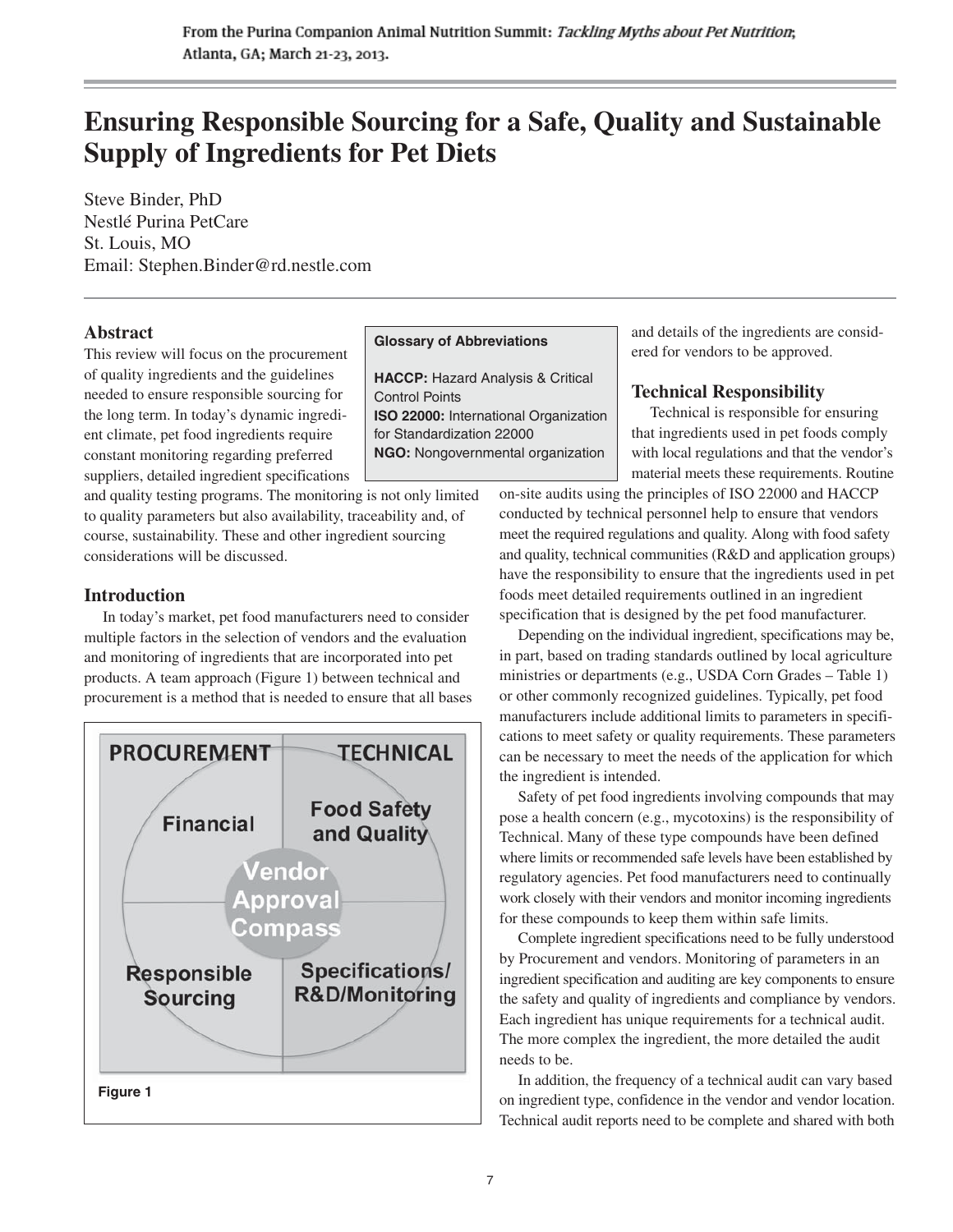| Grade             | <b>Maximum Limits</b><br>Test weight per<br>bushel (pounds) | <b>Maximum Limits</b>             |                                    |                                                |
|-------------------|-------------------------------------------------------------|-----------------------------------|------------------------------------|------------------------------------------------|
|                   |                                                             | Heat-damaged<br>kernels (percent) | Damaged kernels<br>total (percent) | Broken corn and foreign<br>material (percent)) |
| <b>U.S. No. 1</b> | 56.0                                                        | 0.1                               | 3.0                                | 2.0                                            |
| <b>U.S. No. 2</b> | 54.0                                                        | 0.2 <sub>0</sub>                  | 5.0                                | 3.0                                            |
| <b>U.S. No. 3</b> | 52.0                                                        | 0.5                               | 7.0                                | 4.0                                            |
| <b>U.S. No. 4</b> | 49.0                                                        | 1.0                               | 10.0                               | 5.0                                            |
| <b>U.S. No. 5</b> | 46.0                                                        | 3.0                               | 15.0                               | 7.0                                            |

# **U.S. Sample Grade:**

#### **U.S. Sample Grade is corn that:**

(a) Does not meet the requirements for grades U.S. No.1, 2, 3, 4 or 5;

(b) Contains stones that have an aggregate weight in excess of 0.1 percent of the sample weight, two or more pieces of glass, three or more crotalaria seeds (Crotalaria spp.), two or more castor beans (Ricinus communis L.), four or more particles of an unknown foreign substance(s) or a commonly recognized harmful or toxic substance(s), eight or more cockleburs (Xanthium spp.) or similar seeds singly or in combination, or animal filth in excess of 0.20 percent in 1,000 grams;

(c) Has a musty, sour or commercially objectionable foreign odor; or

(d) Is heating or otherwise of distinctly low quality.

Source: Grain Inspection Handbook – Book II; Corn Chapter 4, Corn Section Number 4.1, Section Grades and Grade Requirements, Page Number 4.2; U.S. Department of Agriculture, Grain Inspection, Packers and Stockyards Administration, Federal Grain Inspection Service 6/18/07.

Procurement and the vendor. Audit deficiencies and corresponding corrective actions with timelines need to be completed as quickly as possible and agreed upon based on the severity of the deficiency. A follow-up audit or verifying evidence of completing the corrective action is the responsibility of Technical.

### **Roles of Procurement**

Procurement has numerous roles beyond purchasing ingredients. Procurement is the key point of contact to the vendor on almost every facet. When engaging with a vendor, Procurement may request additional requirements of the vendor and have them agree upon (this is a "must" at Nestlé Purina). These may include:

- Supplier Business Principles (a code of conduct)
- Responsible Sourcing
- Traceability
- Sustainability
- Animal Welfare

If these types of requirements are deemed necessary, the first responsibility of Procurement would be to ensure that vendors acknowledge and agree to a set of business principles and a code of conduct. The principles would include items, but are not limited to, a responsibility to business integrity, sustainability, labor standard, safety and health, and environment. Secondly, Procurement must conduct an audit of these principles and/or responsible sourcing criteria including the corrective action plans and verification or follow-up of these actions. Continual

monitoring of vendors using periodic audits is a part of Procurement's responsibilities regarding business principles.

Procurement has an obligation to define the true origin of the ingredients purchased. Traceability is critical in order to understand the processing or handling that ingredients have been subjected. Sourcing and quality requirements for ingredients need to be maintained for each upstream touch point or handling step. Procurement along with Technical must outline the degree of upstream auditing and monitoring necessary to ensure integrity of the ingredients purchased.

All industries should share the responsibility of global sustainability and the impact their respective ingredients have on the environment. Pet food manufacturers along with ingredient vendors need to work with regulatory and environmental groups to understand the impact they have on the environment. Reputable consultants and nongovernmental organizations (NGOs) can be of great assistance to pet food manufacturers in identifying sustainability issues and outlining guidelines to follow and require of vendors. Currently, specific fish species and palm oils are two examples of ingredients with high potential sustainability issues.

Procurement and Technical need to have a clear understanding with vendors to ensure proper steps and measures are in place to address sustainability. Approved techniques in securing raw material (e.g., fish harvesting practices) and harvesting quotas need to be enforced to avoid impact on the environment from a sustainability standpoint. Vendor techniques need to be monitored